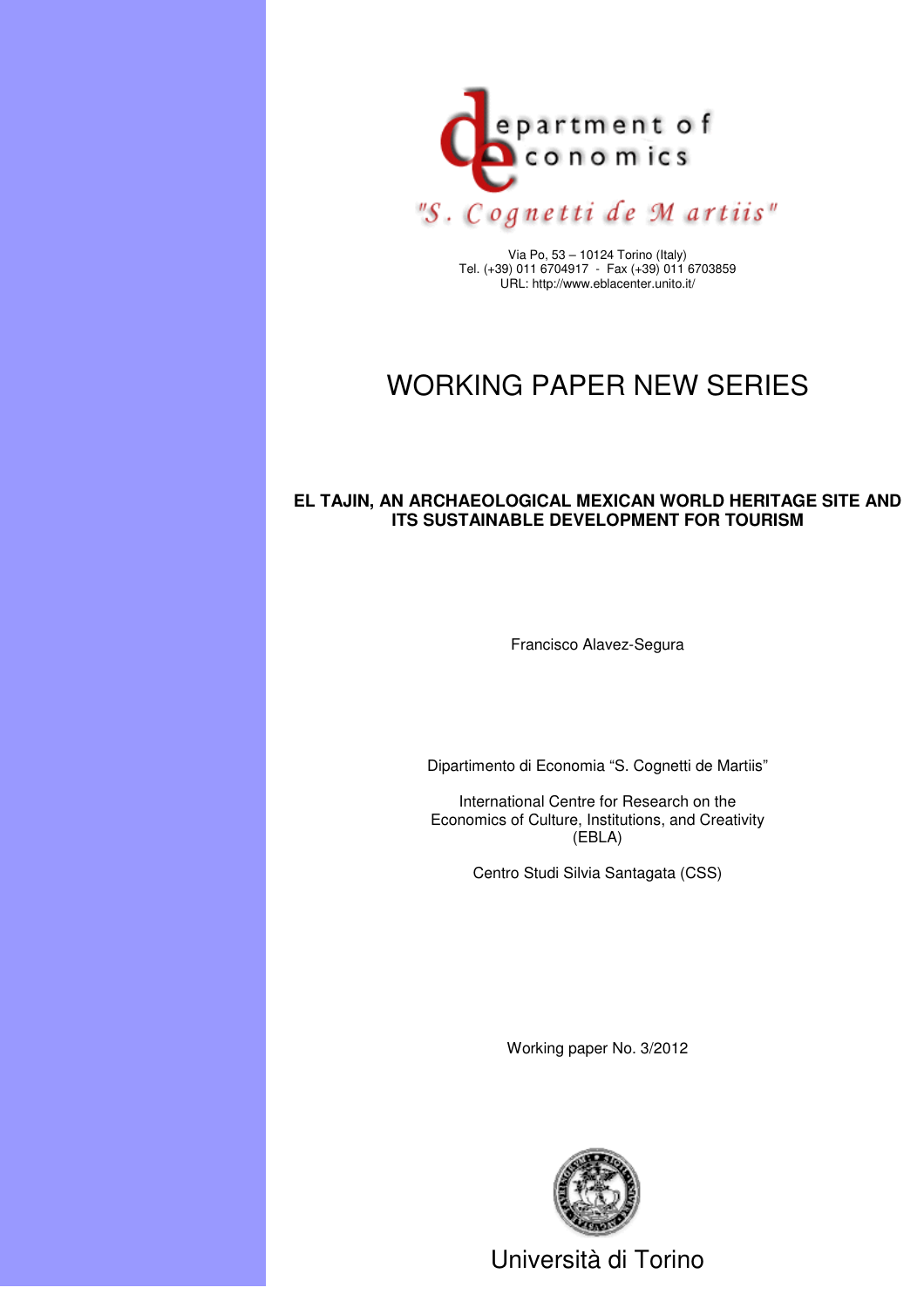# El Tajin, an archaeological Mexican World Heritage Site and Its Sustainable Development for Tourism

Francisco ALAVEZ-SEGURA EIREST (Sorbonne)/Universidad Veracruzana (Mexico) falavez@uv.mx francisco\_alavez\_segura@hotmail.com

### **Introduction**

Among the endless number of ideas that motivate tourist to travel encountering other cultures continues being one of strongest for travelers because the tourist phenomenon is unquestionably a social phenomenon of the need for contact. The intention of this paper is to expose the experience of tourism in a Mexican region, one that possess a rich, tangible and intangible cultural heritage considered to be of universal value. This region is the protected area of the zone of archaeological monuments (pyramids) known as El Tajin. It is located to the north of the State of Veracruz, region whose population belongs in its majority to the ethnic group Totonaca. The purpose of the analysis shown in this document leads to a reflection of several topics: planning, social participation, and interculturality. This paper is the result of documentary research, field work, first-hand observations and surveys.

#### *Interculturality*

The contact between human beings of the same culture does not present great difficulty in its development; the challenge appears at the time of confronting a diverse culture other than one's own. Mexico, like many other regions of the world, is multicultural.

The multiculturalism is based on the differences among ethnic groups and national culture. Culture can be defined as "an intergenerational community, institutionally more or less complete, that occupies a territory or a certain mother country and shares a language and a specific history" Kymlicka (1996, p.36).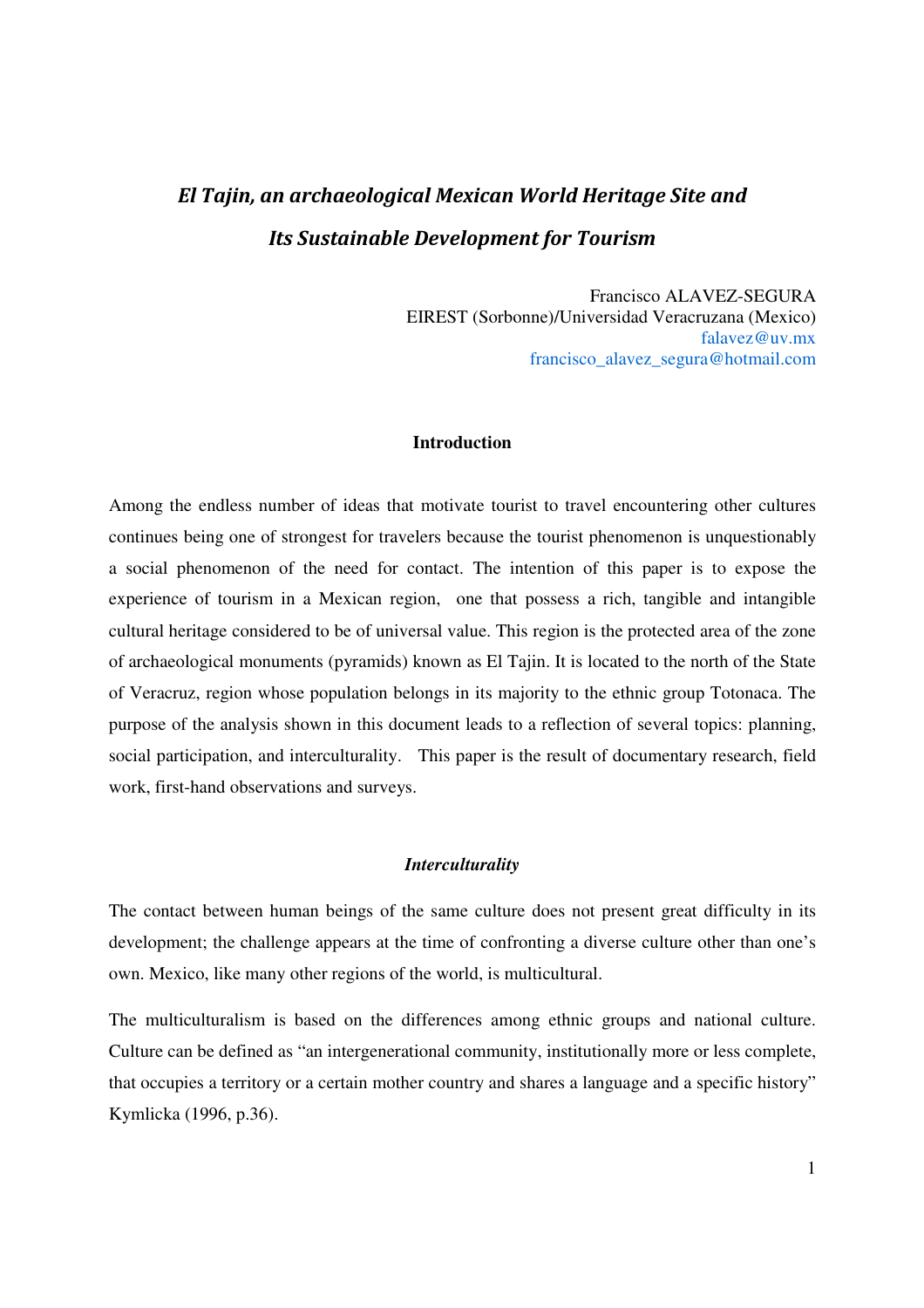This multiculturalism sometimes can produce conditions of exclusion in a territory, based on the differentiation by the race or the cultural identity of its members. Nevertheless Lamo de Espinosa (1995, p.18), in a more positive sense, defines multiculturalism as a "coexistence in a same social space of identified people with varied cultures (…) and the respect to the cultural identities, […] beyond simple coexistence, […]". In Mexico, different cultures coexist but the respect that is afforded to the differences among minority groups is part of a social construction that is being built in an adverse context. In many countries the persistence of the original settlers and lack of a positive intercultural attitude from those who are different an occupied the same territory later on in history, has made of those lands the ideal breeding place for misunderstanding, confrontation, inequality, poverty, intolerance, cultural racism and even war. Interculturality seeks to transform this phenomenon into an area of negotiation, consensus and acceptance.

Alsina (Alsina, 1997) establishes a differentiation between multiculturalism and Interculturality. He conceives multiculturalism as the coexistence of different cultures in the same place whether it be real or virtual space of information; Interculturality, on the other hand, is the result of the relationships that take place between diverse groups. That is to say, multiculturalism expresses the physical situation of a plural society, composed of cultural communities of differentiated identities; whereas Interculturality makes reference to the non-physical attributes or dynamics that occur between these cultural communities.

The understanding and the description of each concept is not simple, nor exact either, and is highly subjective. Bonoli makes an interesting reflection on Interculturality. He assumes it as a form of knowledge to understand and to describe cultures different from one's own; specifically in respect to its autonomy, diversity of language, world vision, beliefs and practices. The perception of the other culture depends in great manner on the cultural and historical horizon of the individual who perceives it. This perception is also intimately tied to the linguistic limitations for the interpretation of the concepts of the other culture. Sometimes our proficiency of the language can be insufficient or inadequate and we remain at the level of conjectures of our own judgments. Thus our appreciation of the other culture will remain subjective as long as we do not have the external means to validate our words and our interpretations of the codes of the other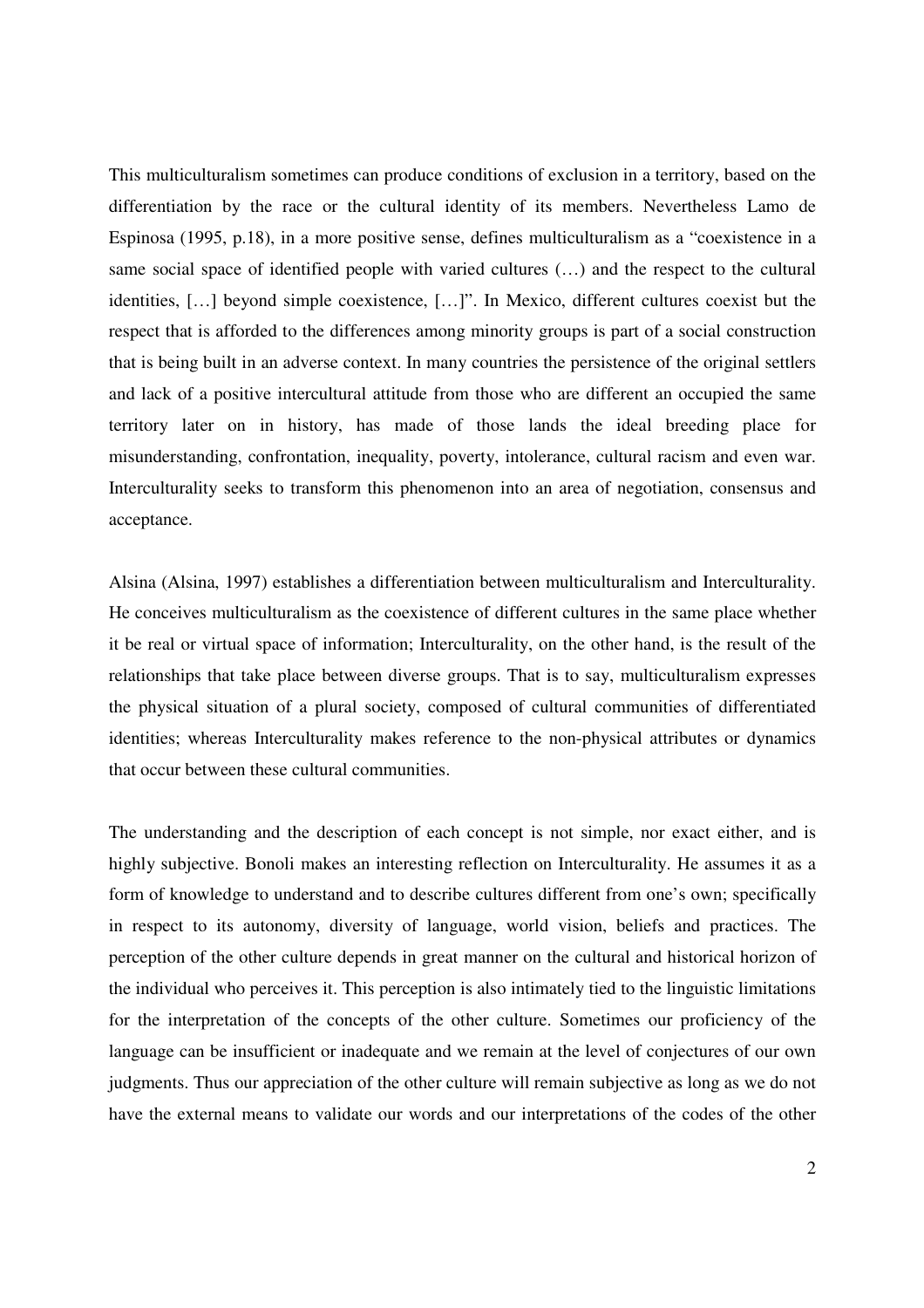culture. In these cases it is good to ask ourselves "what measure of our approach to interculturality is subject to our belonging to a determined cultural group and in what measure do we think we truly understand what we perceive and distinguish it from an inner projection of our cultural symbolic system (Bonoli, 2007) .

#### *Interculturality and Tourism*

 The regions where tourism is abundant can make for very interesting material from the point of view of observation and analysis of the interaction between different people. In these regions the interaction between the visitors and the visited ones produces verbal and nonverbal intercultural dialogue loaded with semantic connotations and codes. In these areas two types of actors interact: the tourist and the host. The tourist finds his origins to be in totally different culturally, socioeconomically, ideologically, and religiously. Due to this he (the tourist) cannot offer a universally accepted description of culture. The host cannot grasp a definition of culture either due to the very distinct physical and social geography the guests come from. Thus, the region where tourism is abundant is an area of confrontation between real, apparent and essential differences between hosts and guests and an area to confirm or discard some prejudices from the local culture. When this occurs the visitors and the ones being visited are faced with the task of trying to harmonize or adjust their own cultural symbolic references in order to get a better understanding of the each other's culture. The interaction between hosts and guests of compatible cultures do not have a great need to adjust in order to understand each other. The level of difficulty of adjusting is pronounced when this encounter takes place between people of significantly different cultures, for example in territories with the presence of the original (native) inhabitants. In the areas where the native and non native inhabitants coexist, Pratt (1997,p. 26) has called it the "zone of contact", describing it as "the space of colonial encounters, where geographically and historically separated (people) make contact with one another and establish lasting relationships [...] but it also implies the presences of coercion, radical inequality and insurmountable conflict where the coming together in space and time of people previously separated by geographic and historical divisions now coincide". The zone of contact that we set out to study in this document is the protected area of the zone of the pyramids of the Tajin. In this paper our "zone of contact" is El Tajin.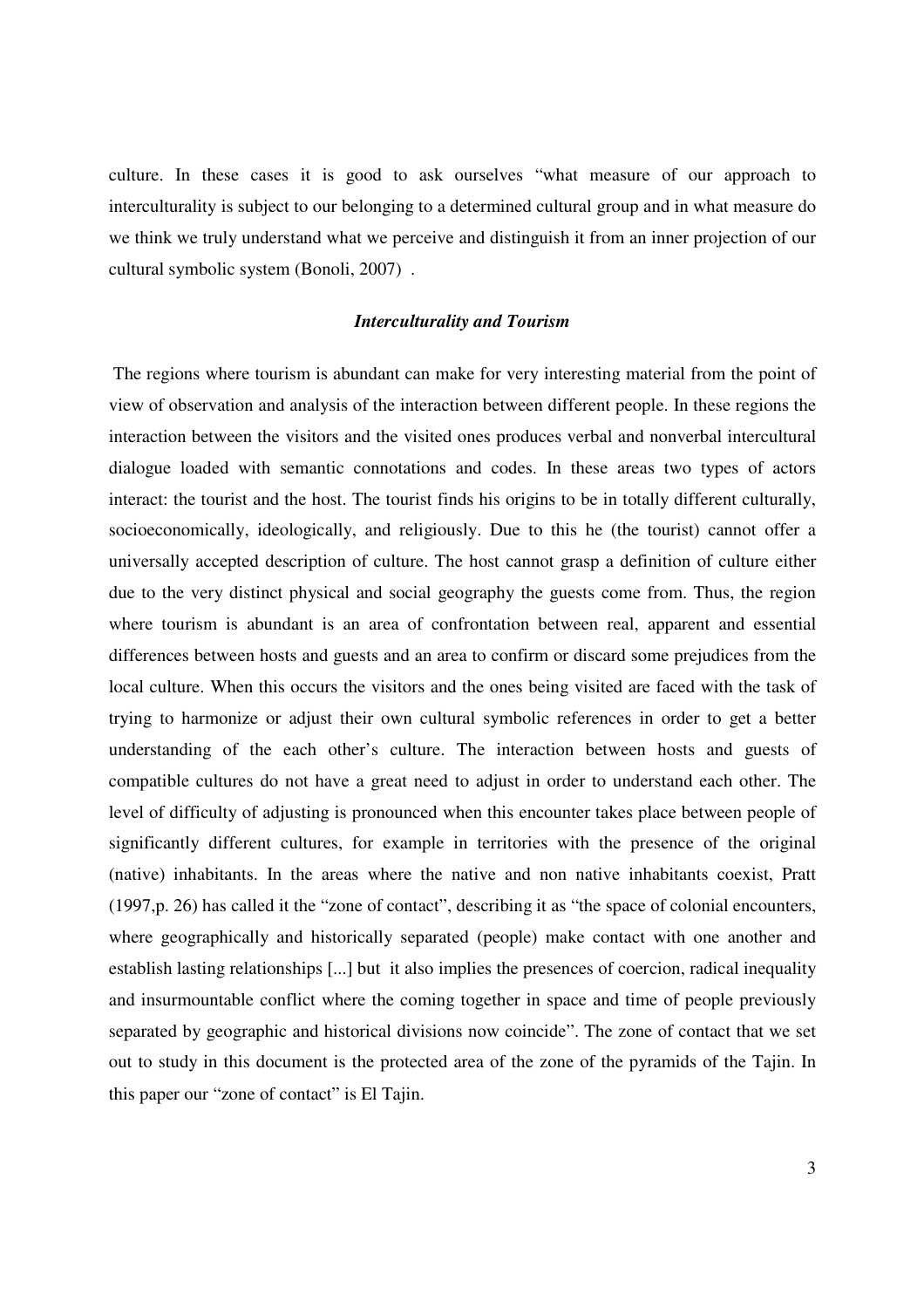If the regions of the world, where tourism and native culture are present, are placed under comparison, it would be possible to say that a very disadvantaged socio-economic situation is what is prevalent among them.

For example, access to health, education, basic services, property, employment, and other socioeconomic factors is very limited. In theory it would be possible to say that many of the native towns are the proprietors of the raw materials needed for the production of tourist services such as natural and cultural resources. Many times this principle is not confirmed world-wide because the land of the native-peoples ancestors doesn't belong to the successors anymore. When young people do not own their land, they tend to migrate. Tourist services and products create employment, which provides for a diminished exodus of youth and diminished poverty since most tourist services belong to and are managed by local inhabitants.

There are many cases around the world where local populations transform their natural and cultural heritage into a valuable economic venture through tourism. Cultural heritage, with its new economic value contributes positively to the protection of its own livelihood and preservation. Cultural survival contributes to economic success and the economic success contributes to the survival of the culture. These success economic ventures are produced when native, or indigenous, people are both the owners of the land and provide services for tourists. Nevertheless, the more prevalent and more successful model of tourism is the one in which investments from non indigenous groups from outside the region predominate. Here, the native communities have very little control over the activities related to tourism. The members of the community have no economic, social or cultural equity (Butler & Hincht, 1996).

In Chile for example, the Conadi (The National Corporation for Indigenous People) considers that true indigenous tourism should be based on four basic conditions: (1) the natives present their own cultural identity to the visitors; (2) tourist activity takes place in the native's own territory; (3) Tourism becomes a economic activity that complements farming activities, for example, does not become the main economic activity and (4) culture revitalization is allowed and cultural identity is strengthened through intercultural dialogues where these dialogues improve relationships between visitors and original populations. For example, certain Amerindian communities of Canada like the Inuit of Nunavut, and some native people of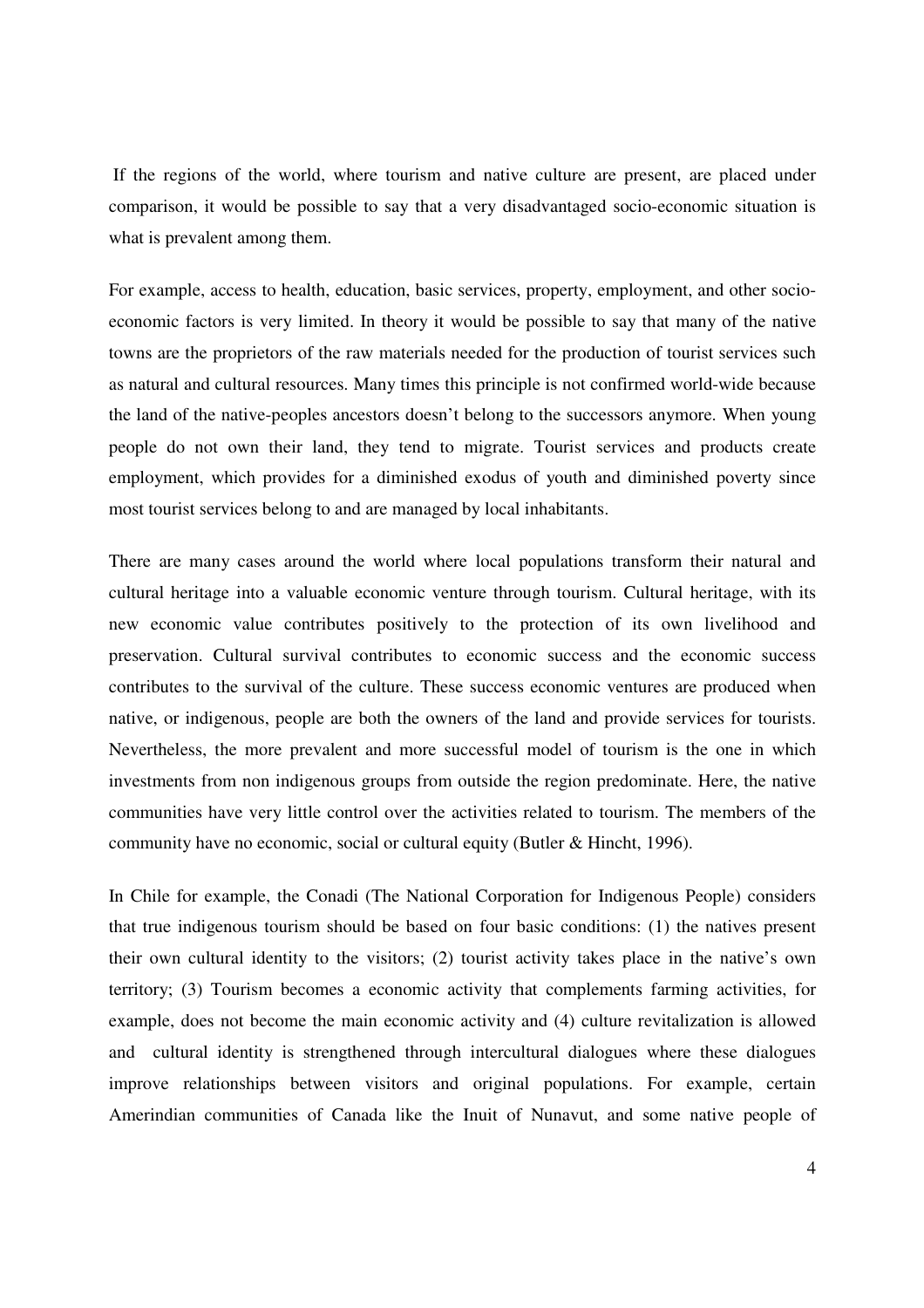Western Australia like the Kalgoorlie for example, own the greater percentage of economic participation within the services afforded to tourism in their territories. In both countries the governments and the native people have established official organizations to stimulate tourism.

The most frequent difficulties indigenous entrepreneurs of those two regions still face is the ownership of property, availability of loans and management capacity of their companies. A good part Chile's ethnic and rural tourism is operated by indigenous entrepreneurs belonging to different ethnic groups: mapuches, aymarans, atacameños, kawésqars. These groups are located in several communities in the Araucanía region, to the South of Chile, supported by the government through Conadi especially. Some native inhabitants' families dedicated to providing tourists' services receive technical and financial support from NGOs.

In Mexico, the members of the Indigenous Network of Tourism of Mexico A.C. (RITA A.C.) officially operate since 1998. RITA is a network composed of approximately 32 social microenterprises who supply environmental and tourist services. These micro-enterprises composed of women and men from 16 different rural towns and indigenous cultures are located in 15 states of the country. Some other geographical regions experienced in ethnic tourism are Ecuador, Panama, Bolivia, Colombia, Brazil, among others.

When tourism and its services are provided by people of different ethnic groups, it is necessary to develop effective intercultural communication, in order to make a successful and lasting contact with the host communities. This intercultural "competence" could be understood as (...) "the capacity to be able to exchange cultural meanings and to communicate in an effective manner regardless of the multiple cultural identities of the participants" (Chen & Starosta, 1996, p.358). This does not mean that absolute control of communication will be obtained nor that a communication free of ambiguities or difficulties will be achieved since not even between people of the same culture is this possible. There will always be some subjective interpretation and speculation based on the previous experiences of the cultural group that the person communicating belongs to.

Alsina (Alsina, 1997) considers that two dimensions exist that must be included in the acquisition and the development of a suitable intercultural behavior: the cognitive and emotional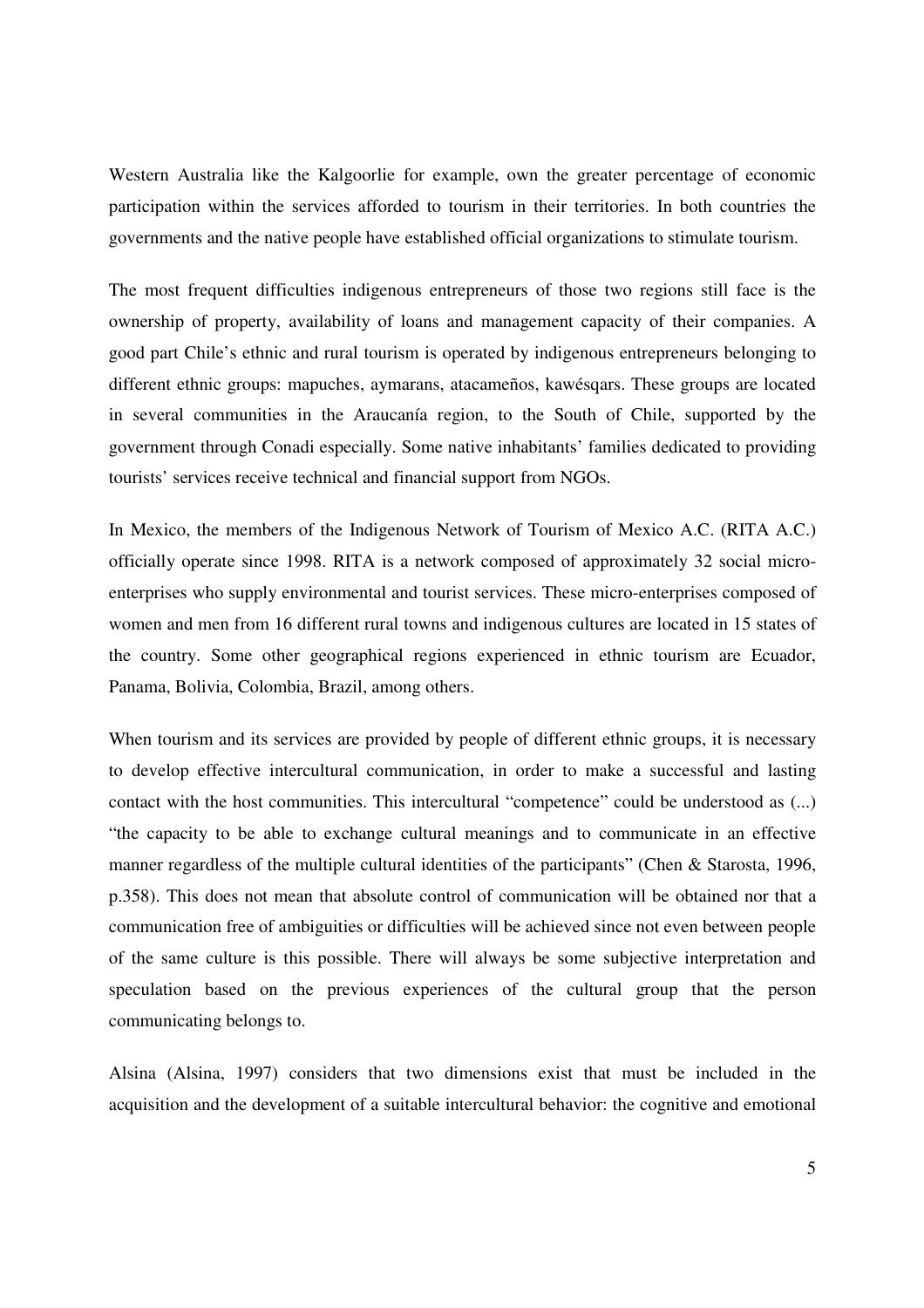dimension. In the cognitive dimension, intercultural communication requires one to be open minded in order to conceive of concepts with alternative points of view to the pre-established ones. Knowledge of the other people and their culture helps to diminish the tendency to stereotype and prejudge. This state of having more of an open mind will allow one to develop a more flexible perception of a culturally strange world and will facilitate the inquiry of different ideas.

In the emotional dimension, the concept that communication between human beings is charged with emotions that is expressed through oral expression has to be accepted. One could say that people have developed an emotional intercultural competence when " [..] they are able to project and to receive positive emotional expressions, before, during and after intercultural interface" (Chen, Starosta, 1996, p.359). An important element that facilitates communication when approaching others is feeling empathy; which is the capacity to identify oneself with the other, to understand him and temporarily feel like him using one self's cultural references (Alsina, 1997). Here we refer to a genuine interest in the others culture, more than just a simple curiosity. The quality of our empathy is based in part on the success of our intercultural emotional communication with those culturally different from us, by temporarily putting aside the ideals and concepts that reign in our own culture.

Interculturality recognizes that human diversity exists. That diversity might be expressed physically and non-physically. On the one hand we have physical and visual differences such as biological or genetic characteristics. On the other hand, the non-physically recognizable differences are produced by the human beings through the creation of culture.

One of the most important intercultural aspirations that concerns men and women is the ability to be free to make their own responsible decisions. Men and women develop a critical consciousness lacking of prejudices and intransigent attitudes that respect and favor differences and cultural diversity and look for equality and justice. Men and women comprehend their local and national reality better because they relate it to world-wide happenings and this permits a better understanding of the other culture as a whole. This creation of a fair, integrated, respectful and empathetic society is possible (Jiménez et al, 2007).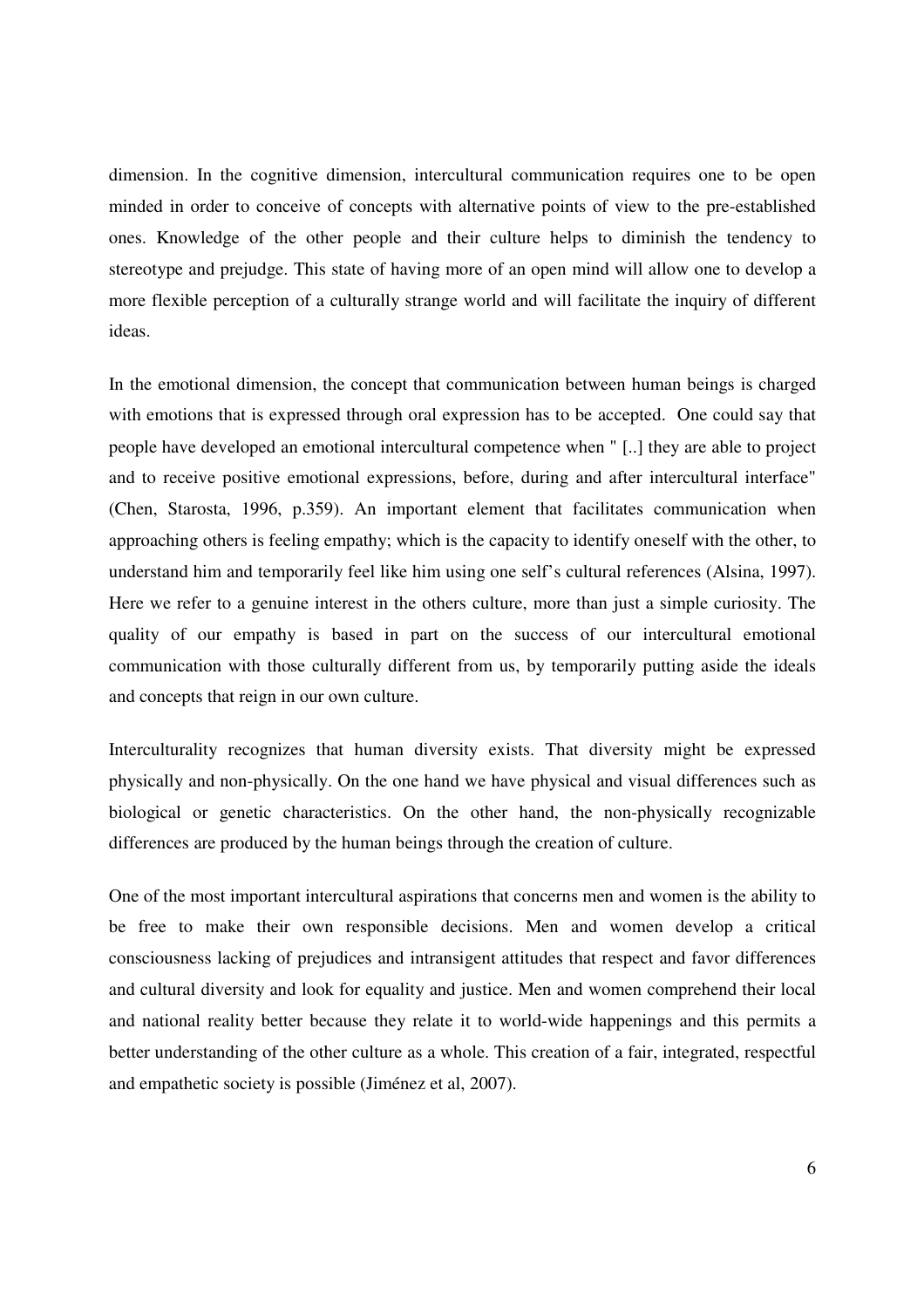The main expectation that is necessary for tourism to flourish at indigenous destinations is that an intercultural atmosphere can be developed among encounters between tourists and the natives that go beyond the simple tolerance of the differences of the other or simple curiosity. The better we know the world and other cultures, the better we know ourselves and strengthen our personal identity.

### *The Evolution of Tourism and all Related Services at El Tajin*

 Before entering into the study of progress of tourism in the region, it is necessary to offer some explanation of its historical context.

 Throughout the past, the indigenous, racially mixed, Totonaca population in Mexico lived in settlements on their land. The indigenous communities developed unequal interethnic relations with regards to the ownership of land. Throughout their history, the Totonacas have confronted hard socioeconomic and political times. They've known oppression and dominion from pre-Hispanic and Hispanic neighboring towns. By the end of the era for Independence in Mexico, they began to experience the hardship of government policies that did not recognize the basic rights of the native population. They confronted great territorial loss. The Totonacas lost practically half of the territory they owned at the beginning of the Spanish invasion in 1519. In spite of this, Totonacas have been able to maintain a significant presence in the plural ethnic society of contemporary Mexico. In fact, they are one of the ten most prominent indigenous cultures in Mexico (Serrano, 2006).

In the beginning, when Mexico was independent from Spanish rule, indigenous people were not accepted as part of the concept of a Nation State as defined by XIX century intellectuals. The exclusion of the natives was more the norm than their acceptance and assimilation into society. At present, almost two centuries later, things have not changed enormously in a nation inhabited and governed by a non indigenous majority. Indigenous people still cannot find their place in the socioeconomic life of present day Mexico. Even after the Federal Constitutional Reformation of August 14<sup>th</sup> 2001 they do not have social recognition and the government does not take them into account as one of their priorities. Evidence of this is that in the protected area of El Tajin, at the present time, most of the inhabitants do not have the basic services afforded the rest of the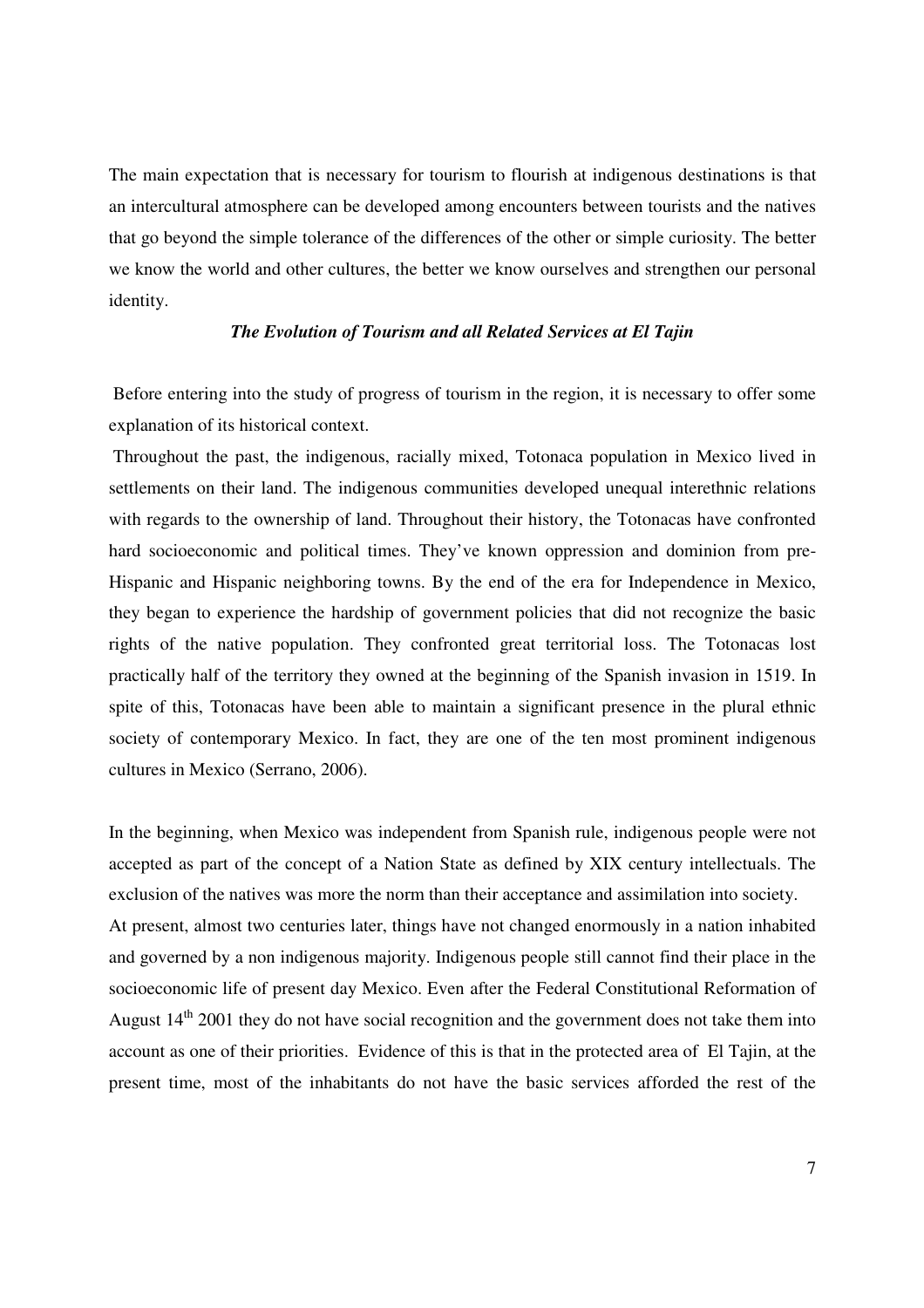population such as that of infrastructure, educational services and public health (Nahmad & Rodríguez, 2003).

Neither are they true proprietors of the area where the monuments are located, nor of the land where their houses are built. The land in the protected zone is the property of non-indigenous people; many of whom do not live there. At the beginning of the 1990's, the Government of the State of Veracruz encouraged inhabitants located within the protected area ("polygonal") to sell their lands, to the government, at a very low price. The government's purpose was said to be the presumable protection of archaeological sites. After the Federal Declaration of the Zone of Archaeological Monuments in El Tajin of 2000, the protected area originally of only 240 hectares extended to 1,200. Once the few people that lived there sold their lands, they had to move or migrate from the area. This phenomenon modified the cohesion between the indigenous and non-indigenous population and affected the traditional social organization of the inhabitants. A popular Mexican saying was confirmed: A dead native is worthier than a live native. The government protected the monuments but it obliterated the inhabitants from their lands. A case where totally the opposite occurred happened in Quinquén, Chile in 1992. To avoid evacuating the inhabitants from their lands, the Chilean Government along with the Conadi (Indigenous National Corporation) of Chile bought 27 thousand hectares of land allotted it to the natives to make them stay. Today they provide services for tourists on government land.

Now, we'll discuss the evolution of tourism in the area. The first evidence of interest shown to attract tourism towards the archaeological zone of El Tajin and its surroundings, by the government of the State of Veracruz, dates back to the year 2000. Taking into account the unfavorable economic conditions of the Totonaca indigenous communities to the north of the state of Veracruz, the State Program for Rural and Urban Development (PVDRU, 1999), proposed for the region tourism development that was neither planned nor previous consulted with inhabitants (Nahmad, 2005). It proposed a tourist development plan centered on a model of traditional tourism where economic benefits do not go to the host communities, nor are these communities engaged in the planning, decision making, or management process.

This project included the construction of a non-indigenous investor's hotel chain. Job creation programs wouldn't be suited for local inhabitants since they were not qualified for that kind of work. Finally this project was cancelled.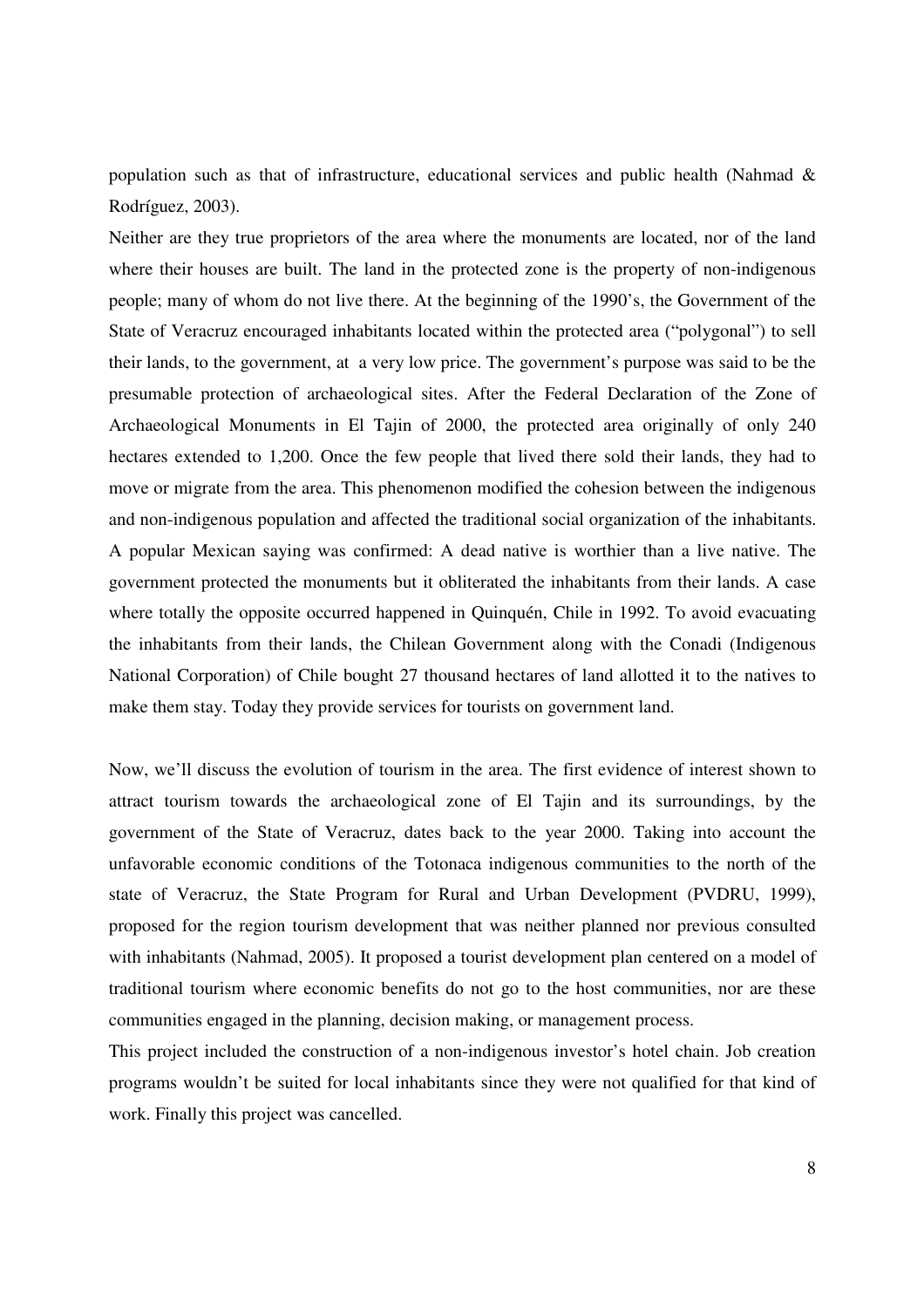At the present time conditions for tourism development programs is limited. Due to many legal restrictions a tourist infrastructure development program is difficult to introduce into the area because most of inhabitants are not the owners of the land. On the other hand, there are legal obstacles for construction within the area protected by the Institute of Anthropology and History (INAH) and the Mexican Petrol Company (PEMEX). The Commission for Indigenous Development (CDI) since year 2005 by means of the "Program of Promotion and Development for the indigenous cultures" has offered economic support for community cultural projects through the purchase of costumes for traditional folk dances and musical instruments, traditional folk medicine, handicrafts, and traditional folk products made from natural resources. People living within the protected zone have received support for cultural projects. Other programs available through CNI is "Alternative Tourism in Indigenous Zones" that searches to encourage eco-tourism and rural tourism. Government grants support projects promoting conservation and sustainable use of the natural environment and cultural heritage. Unfortunately, people living within the protected area cannot access this program due to the conditions we just mentioned. Once a group of neighbors from San Antonio Ojital asked for financial support from the CNI for an ecotourism project, but the INAH did not authorize it. The INAH does not allow individuals to enter the excavation sites on the land located within the protected area due to the existence of archaeological vestiges of ancient cultures. Furthermore, the Mexican Petrol company also has prohibited certain amount of excavation in order to avoid breaking through the gas ducts. Both restrictions excluded the possibility of any kind of infrastructure created for the construction of lodging and restaurant services for tourists within the protected sector. Construction was only allowed before the year 2000. Strangely enough the Government of the state of Veracruz obtained permission in 2001 for the illegal construction of "Takilhsukut" a theme park erroneously called "theme park" which by definition is not.

As far as the future of planning for tourist programs goes, the INAH prepared in 2009 the called "Project for a Management Plan for the Archaeological Zone of the Monuments El Tajin" included planning to develop community tourism. Up until this point local inhabitants had not been included contrary to what UNESCO had recommended in the past.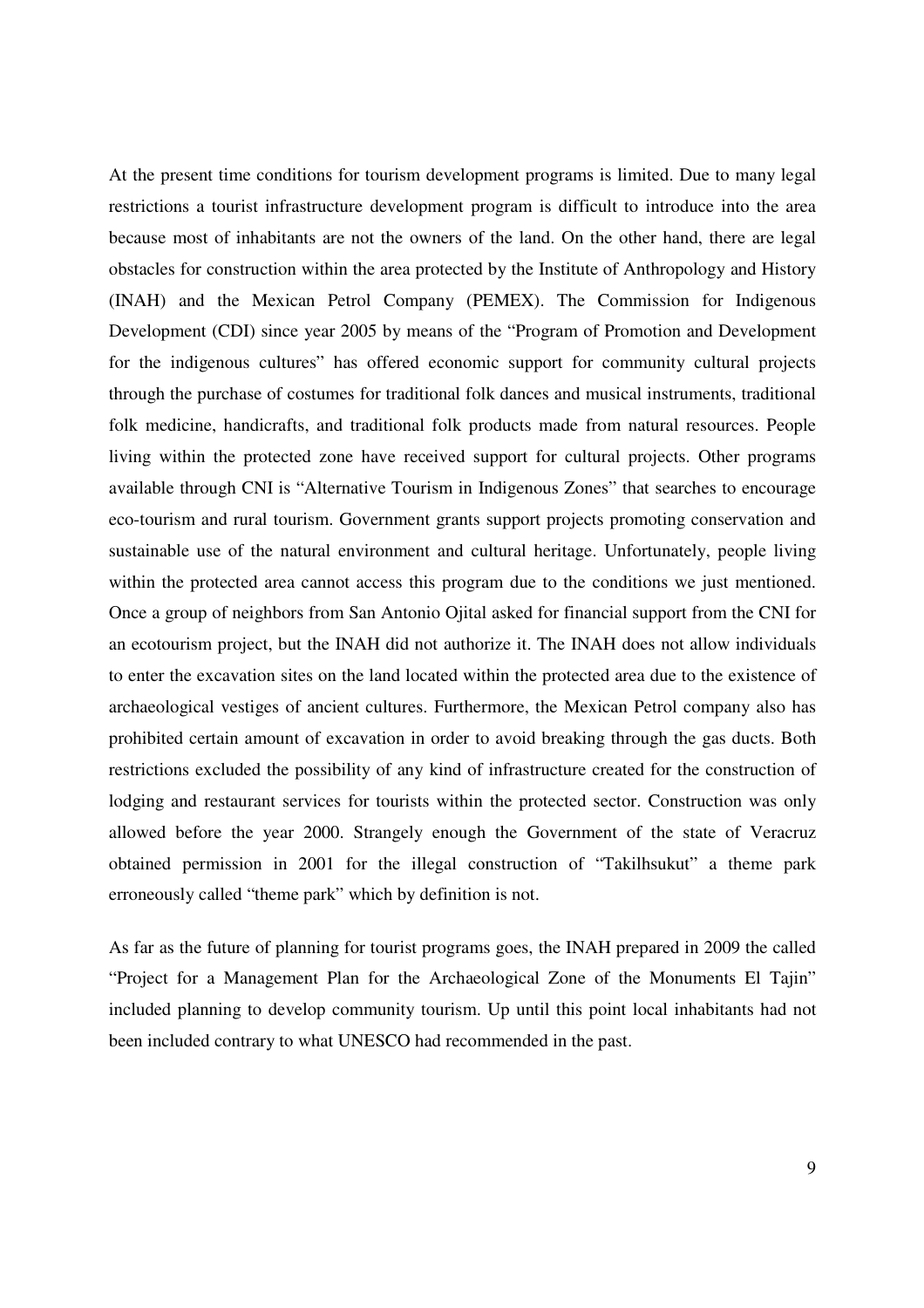The Center for the Formation and Development of Indigenous Arts of Veracruz, located in the theme park, has proposed the creation of a Community School of Tourism. We are not knowledgeable if any project related to a sustainable tourist development plan for the region is in fact being developed by teachers and students of the recently created Intercultural Veracruz University (UVI).

## *What Tourists Demand*

"Historically, tourists themselves are the first actors in producing an industry for tourism in an area, by distinguishing and designating a region for this purpose and preference" (Équipe MIT, p.190). They are who initially create the space for tourism, besides other factors that will subsequently appear. Tourists *visit* El Tajin but El Tajin is not a designated area for tourism. "A area can be called a tourist site when the economic success, the presence and the use of the ground, the landscape, the infrastructural adjustments and services offered in the area, strongly contributes to the industry of tourism itself" (Montagné et al, 2000, p53). Thus, it could be said that the creation of a tourist area at Tajin is in its initial stages, therefore it is time to make wise decisions on how to go about it. A great number of visitors and tourists, who wish to spend the night, arrive during the festival known as "Cumbre Tajin" (Tajin Summit). The rest of the year the site is filled with visitors who attend only during usual business hours and do not spend the night *within* the protected area, but got to Papantla, a small nearby native town only 6 kilometers away, or go to Poza Rica, a small racial mixed city 12 kilometers away. Still others might continue their journey toward nearby beaches or simply return to their hometowns. This type of traveling limits the production and sale of tourist services by the local inhabitants but does respond to the Mexican tourist policy practiced during approximately the last 50 years encouraging infrastructure and promotion on beach-front tourist destinations.

According to the "National Survey of Practices, Habits and Cultural Consumerism" (Conaculta, 2010, p.69-79); 90% of Mexicans have not traveled for the purpose of discovering new cultures in the twelve months previous to the survey, and more than half of Mexicans surveyed had never visited an archaeological zone.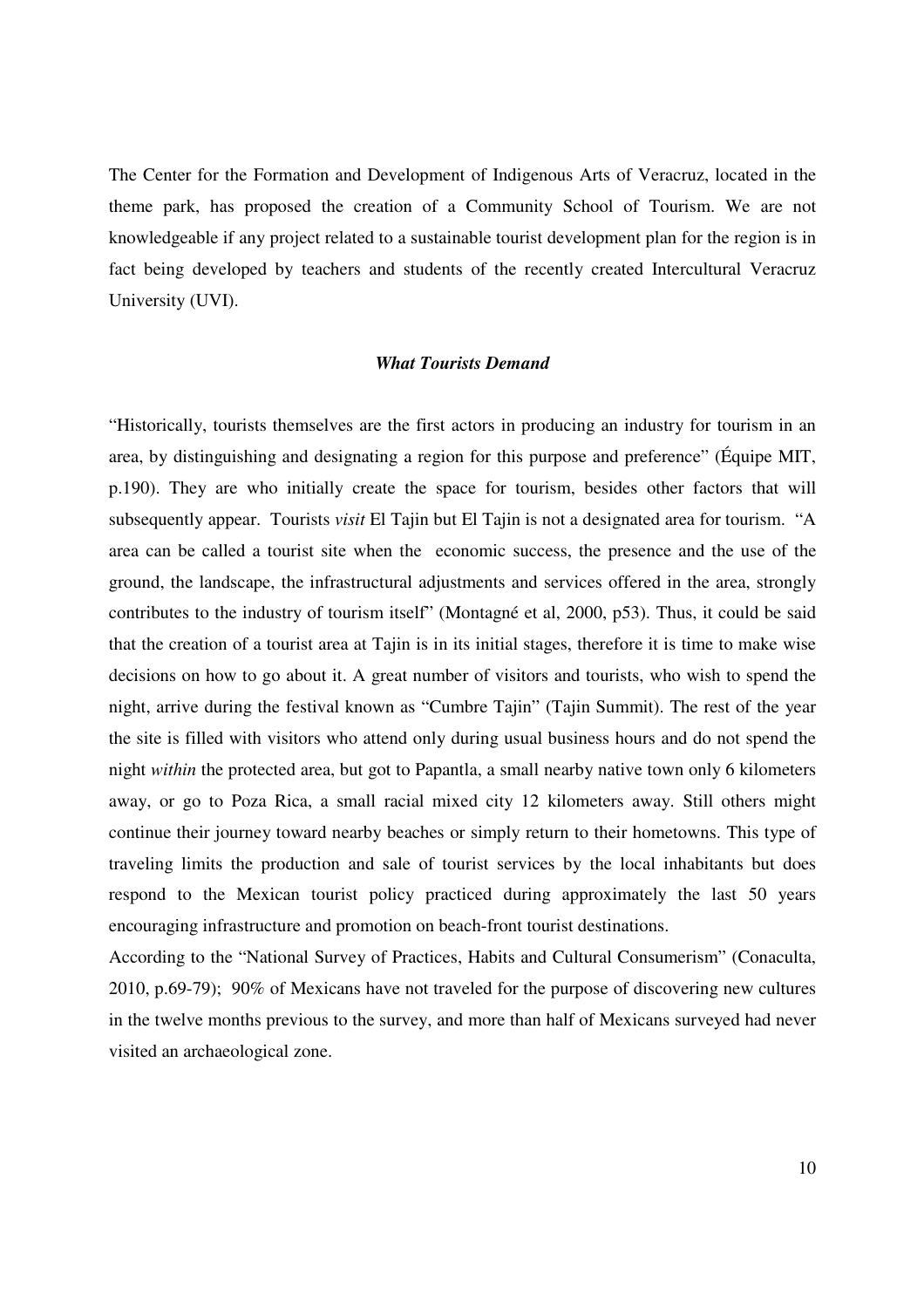On the other hand, the "Strategic Study of Viability of Cultural Tourism in Mexico" (SECTUR 2002), considers that foreign or international tourists are mainly motivated to travel in order to discover culture are attracted to tangible heritage monuments such as archaeological zones as well as intangible heritage aspects such as traditions and customs. When we have found Mexicans to be attracted to intangible heritage aspects or tangible ones it is due to aesthetic interest rather than didactic purposes. Even then, when Mexican tourists are motivated by culture, the climate and the beaches, make for important factors in deciding their final destination. For El Tajin this concept is confirmed in a survey applied by the Institute of Anthropology and History (INAH, 2008).

According to Montagné (et al, 2000, p.49) "an area becomes a tourist zone when it corresponds to the tastes and myths of a society"*.* This archaeological zone has created and promoted the myth of the "recharging of positive energy" during the Spring Equinox, around March  $21<sup>st</sup>$ , every year. According to INAH authorities, El Tajin attracted 19,000 visitors, precisely on March 21<sup>st</sup> 2010.

### *What El Tajin Has to Offer*

In addition to its exuberant natural environment and a group of semi virgin beaches in an area called the Emerald Coast, the region offers both tangible and intangible cultural heritage aspects. Through an Internet users contest in the year 2008, the site has been judged as one of the 13 "Wonders of Mexico". That same year El Tajin was voted, through an Internet survey, to be included in the Mexican version of the game of "Monopoly". In 2009, the ceremony of the ritual dance of "Los Voladores" (the flying men) performed periodically in the region, was registered on UNESCO's list of intangible world heritage traditions. Even with all of these valuable advantages, and the label "World Heritage", the archeological site can't motivate Mexican visitors to stay longer than just a few hours to discover the rich intangible heritage they possess. The economic impact the site produces is not sufficient enough to fight against poverty and improve the quality of life of the inhabitants in this area as is expected in most of World Heritage sites.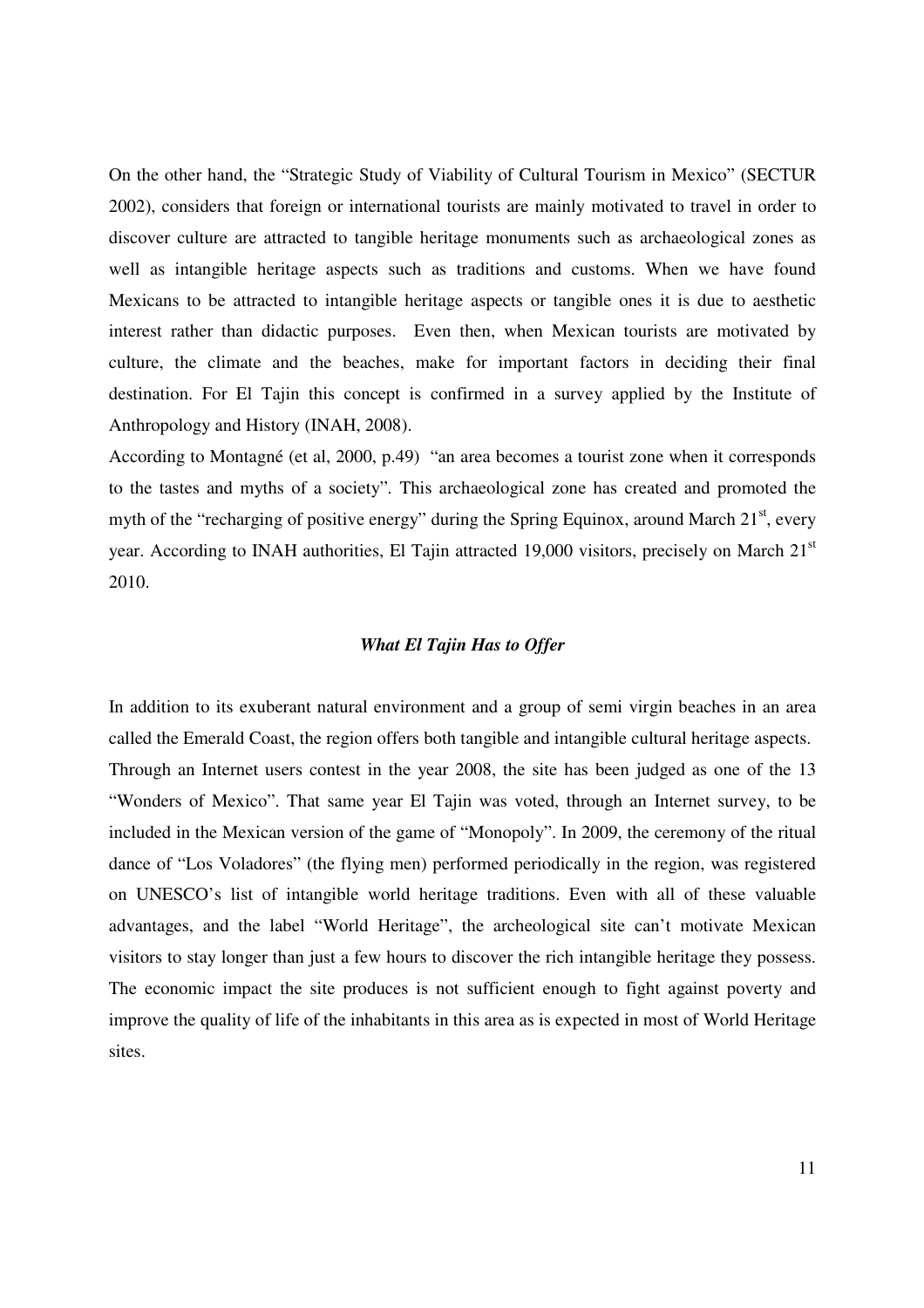## *Intangible Offer*

The arts, folk life-style and other elements of culture are what visitors look for the most. Mexican hand-crafts are said to be part of a specific cultural system where each piece has a symbolic meaning and traditional sense for the native hands that fabricate them. Crafts that are produced due to economic necessity in order to satisfy an external market change their symbolic meaning and no longer accomplish their original purpose. The obligation to sell the crafts alters the pleasure in making it, its ritual or personal sense in the native community and it becomes a sumptuary object. Sometimes the commercialization encouraged by tourist activity generates damage to art and crafts. In addition, natives are forced to reduce the price of the handicraft to be able to sell it therefore; quality manufacture can no longer be assured. The indigenous people are forced to produce more items in less time and to replace the use of local raw materials with imported products. In 2009 we evaluated artisan products and souvenirs items sold within the archaeological zone by the indigenous Totonacas. The artisan products manufactured there are few in number, as is local production, creativity, and use of traditional techniques.

We did a sample inventory and classification of those products. Certain products were made with local raw materials that were transformed into feminine decorative objects. Other products were artisan pieces that come from other regions of Mexico, especially from the State of Puebla, and are objects made of onyx stone. This material is nonexistent in the region so they glue plastic letters that form the word "Tajin" on to them. There are also artisan products from the rest of the country, and in fewer amounts there are artisan products of Asian origin. In order to encourage handcraft production, the federal Government counts on programs to provide incentives for the development of arts and crafts of the indigenous communities of the region through the Regional Unit of Popular Cultures of CONACULTA.

Moreover, in the Center for the Formation and Development of the Indigenous Arts of Veracruz several Totonacas artists maintain their artist production. The Center's work leans on the experience of elder indigenous people who teach the techniques to the new generations. The artistic areas developed are: poetry and literature; traditional processes for textile techniques, traditional dress designing; folk music and dance, folk jewelry production, traditional agriculture, traditional medicine, gastronomy, community theater, cinematography and radio transmission in the Totonaca language.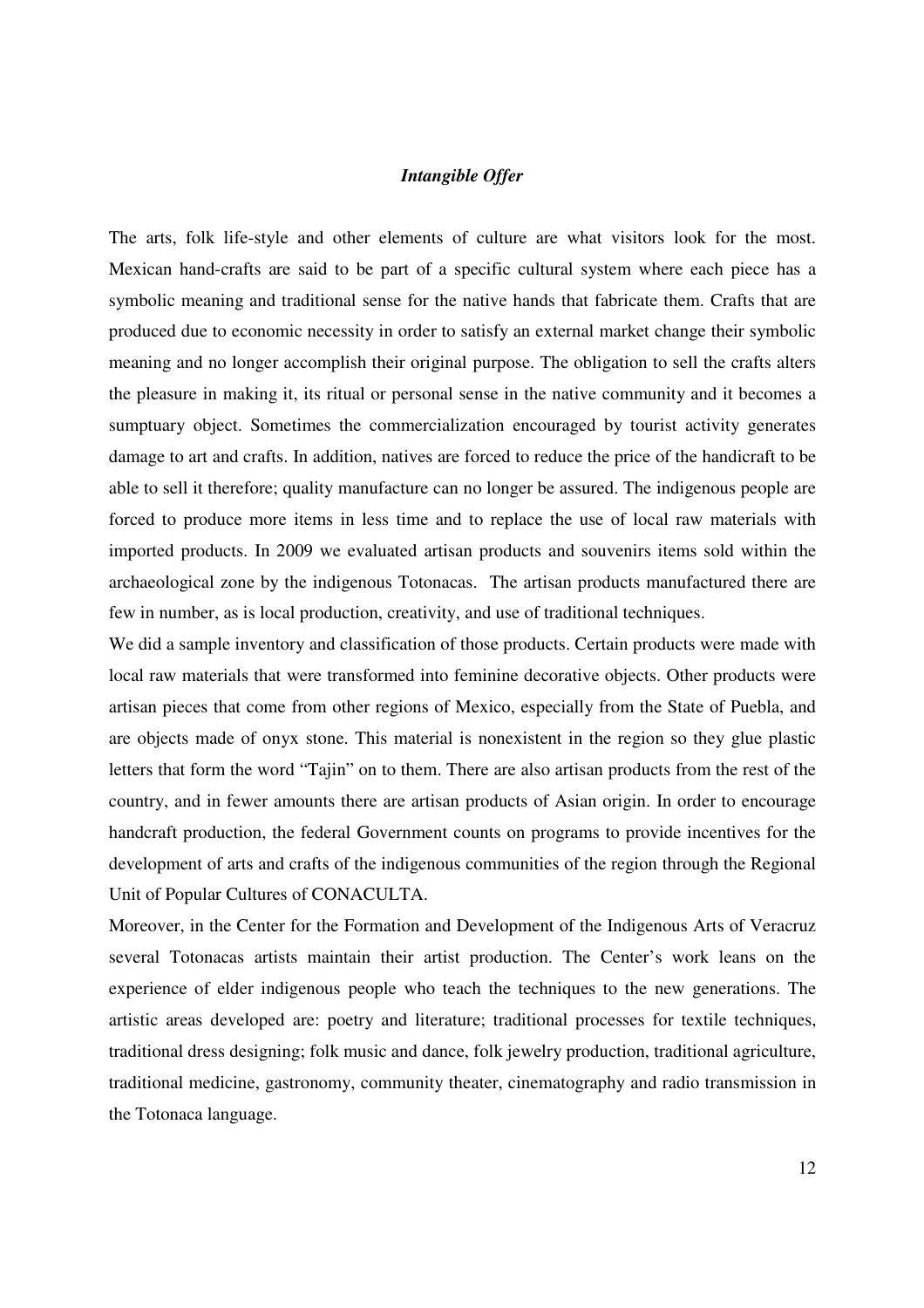#### *Indigenous Cultural Festival "Cumbre Tajin"*

According to Brière (in Gagnon, 2003, p.34), "[tourist] displacements are not made in any particular direction, nor towards any place", they respond only to attraction. Cazelais, establishes a differentiation between the terms: attractiveness and attraction. "Attractiveness" depends on the importance granted to an event or a place, whereas the word "attraction" sends us to a place equipped with the purpose of attracting people" (idem, p.36). The tourist demand found at El Tajin is mainly composed by day visitors; nevertheless during the Festival "Cumbre Tajin" an over population of tourists is produced. Then we can ask ourselves: are tourists attracted by the World Heritage archaeological site or by the Festival "Cumbre Tajin"? Montagné says, "we could think that, perhaps the site [to visit] is less valuable than the events that take place there or the knowledge that one can find [there]" (Montagné et al, 2000:49).

This annual Mexican native cultural festival "Cumbre Tajin" takes place at the theme park Takilhsukut" only one kilometer away from the native community El Tajin which is an indigenous Totonacas community. This community gets very little in return after the festival is over.. The festival takes place over five days in March. The essential concept of the Festival is based on two ideas: The Totonacas intangible and tangible aspects of their cultural heritage. The tangible aspects are represented by a number of large scale indigenous products such as: pottery; prehispanic weaving; production and engraving of handmade wooden masks; handcraft with paper, palm leaves, fiber and dried fruits; the manufacture of wooden toys, puppets, batik (a method of dying fabric with organic dyes), and figurines made with vanilla beans. There are also intangible aspects such as traditional songs, stories, myths and legends and community theatre, as well as pre-Hispanic leisure activities. In addition, there is a restaurant which serves Totonac cuisine and an exhibition of a reproduction of an "Akantillan" (a traditional house owned by grandparents) with external and interior decoration. A section of the theme park is dedicated to traditional medicine where one can consult traditional "medicine-men" certified by the Ministry of Health, Totonacs and other native-born people. Also it is possible to consult healers or shamans for spiritual health. The tangible aspects of the local culture is represented by the pre-Hispanic city of Tajin and a two hour night tour to the archeological site El Tajin with a sound and light show.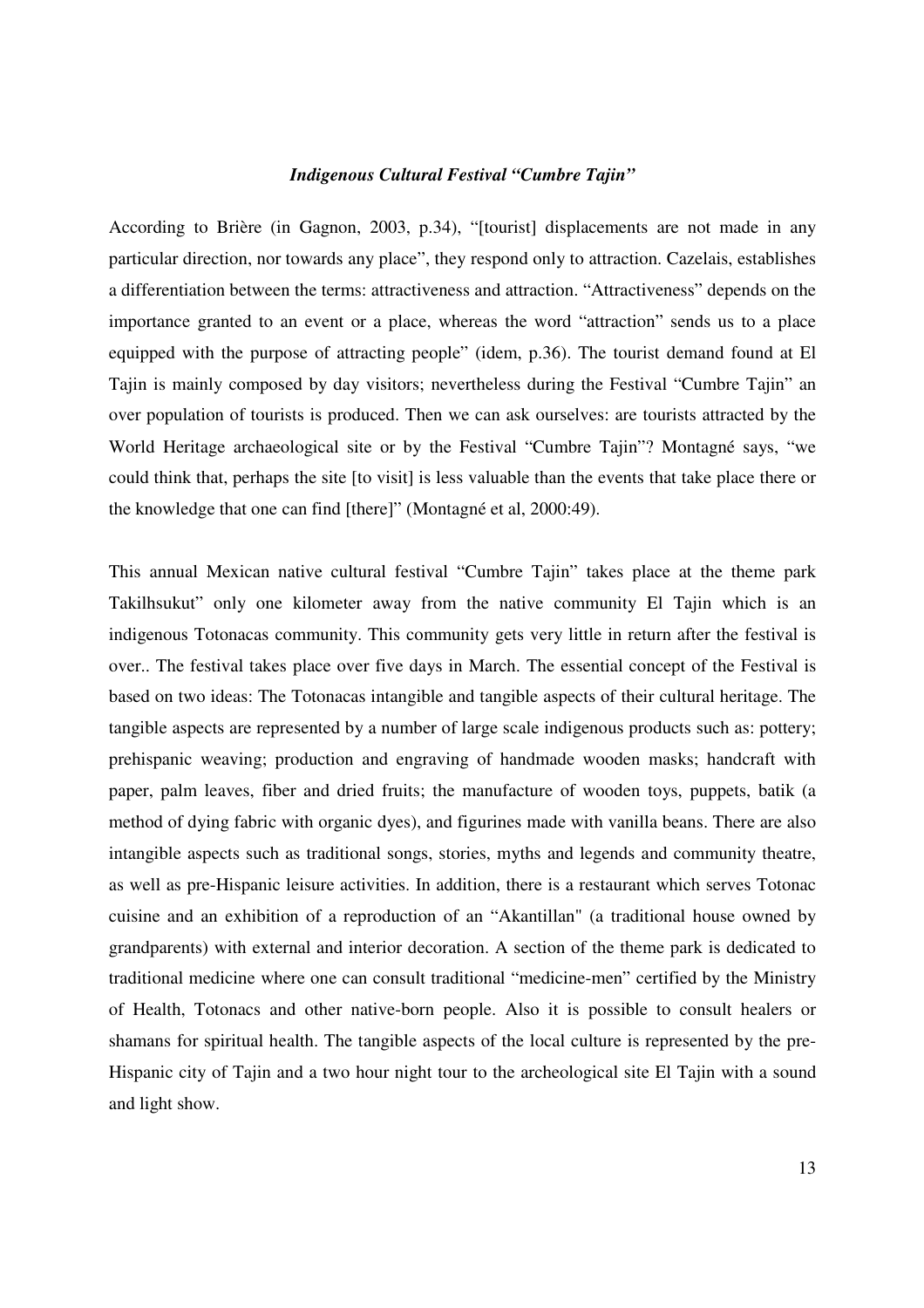The tour includes several activities performed by Totonac Indians, a welcome ceremony at the entrance, a multimedia sound and light spectacle that tells the history of the site, a dramatization of Totonac mythology, cosmology and traditional dance, song and poetry. These representations are produced out of context. The festival's program also includes other *non*-indigenous or *post-Hispanic* activities such as workshops, gastronomy, national and international pop music and concerts. It mixes tradition with modern day culture.

#### *Origins and the Evolution of the Cumbre Tajin Festival*

The Government of the State of Veracruz created this festival in order to encourage tourism in the poor rural indigenous area. Therefore, the Festival also known as the "identity festival" is an event for government profit. The first event took place in the year 2000 with the help of the public treasury budget. The need for social development of the four local indigenous communities that are settled within the protected area is public knowledge. This fact was uncomforting for some people. The event itself depends on voluntary work that is substantiated by mostly a regional demand.

The "Cumbre Tajin" Festival has experienced two different important periods in its history. The first stage goes from its creation in the year 2000 until 2004, the period when Governor Miguel Alemán was in charge. Its second stage goes from the year 2005 to 2010 when Governor Fidel Herrera Beltrán was in charge. In its first incarnation in 2000, all the activities of the Festival – artistic spectacles, sound and light shows, workshops, housing (in camping areas) and restoration – took place within the World Heritage site. All of the work carried out in order to offer all the services needed (setting up a stage for concerts, illumination, equipment, and massive visits) caused a certain amount of damage to the archaeological monuments. In reaction to this there was rioting before and during the event in order to express disagreement. Namely, the National institute of Anthropology and History, the institution in charge of the archeological site, was opposed. Residential inhabitants were excluded in all senses of the first elitist version of the festival. During its first run, some natives were not permitted to cross the archaeological site because it was closed to them, despite the fact that it was the shortest trajectory they could use to get to their homes.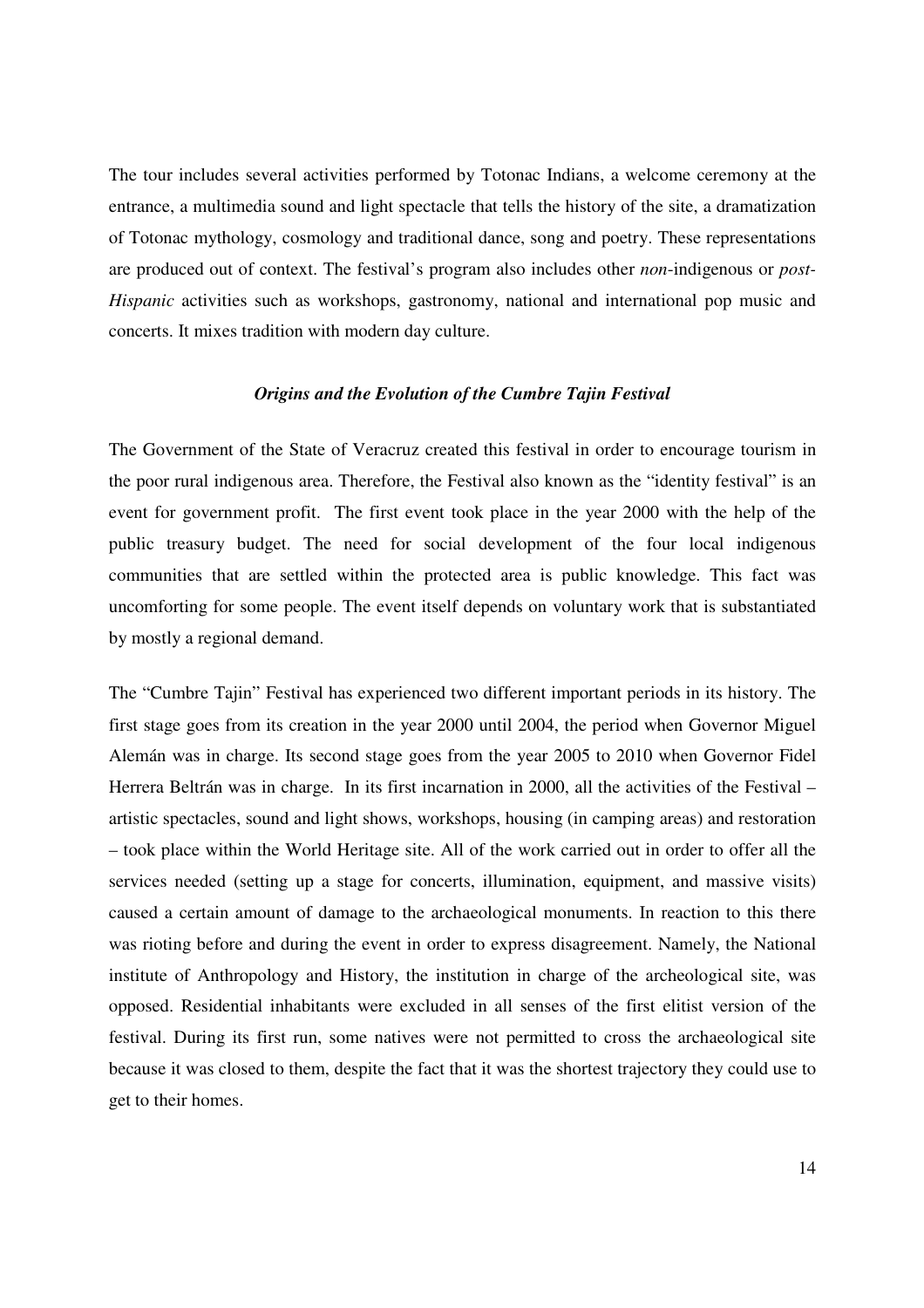The entrance fee was  $\epsilon$  25, when a typical salary for natives in México is around  $\epsilon$  2.50 per 8 hours of work a day. The all inclusive package for the 3 day event was  $\epsilon$  200. Ironically, the local inhabitants, producers, protectors and heirs of the Totonaca culture, could not attend the celebration that was supposedly made to honor them.

Later on, some public disdain was against the damages to the tangible and intangible native heritage.

Its second version in 2001 (and subsequent versions up to date), took place outside the archeological site, in a specially built space: the theme park "Takilhsukut" which the government had built – contrary to the laws protecting the site. Initially the 17 hectares of infrastructure built with a capacity for 40 000 people, were only used once a year, during the Festival.

At the time of the government transition in 2005 there was uncertainty as to whether the Cumbre Tajin Festival could continue or not. Governor Fidel Herrera decided that the festival would continue. Later, Governor Duarte elected in 2010 decided to continue it probably for his next 6 years of government.

The 2005 version of the festival was less elitist and more inclusive. For the sixth edition of the festival, approximately one thousand native artists and mixed race Hispanic-Natives participated. The workshops were given by some of the Totonaca natives of the region. Six different regional ethnic groups were included in the program. Access to the park was free to all Totonaca inhabitants during the Festival, provided they were wearing their traditional costumes. They were also given free access to the site for the sound and light shows. Totonac indians have a legal right to the free transit in the monumental zone of the site throughout the year. The high production cost multimedia spectacle "Lights and voices of Tajin", created by French artist Yves Pepin, was replaced by a less impressive one. The entrance price was reduced to  $\epsilon$  6. Governor Fidel Herrera did not privatize the rights to the festival. He created a trust for the administration of the theme park which took on the responsibility of allocating the profits from the festival for social programs and scholarships in order to support the inhabitants of the region. The 2005 Cumbre Tajin Festival cost the government  $\epsilon$  9 million while in the year 2000 the festival cost almost  $\epsilon$ 50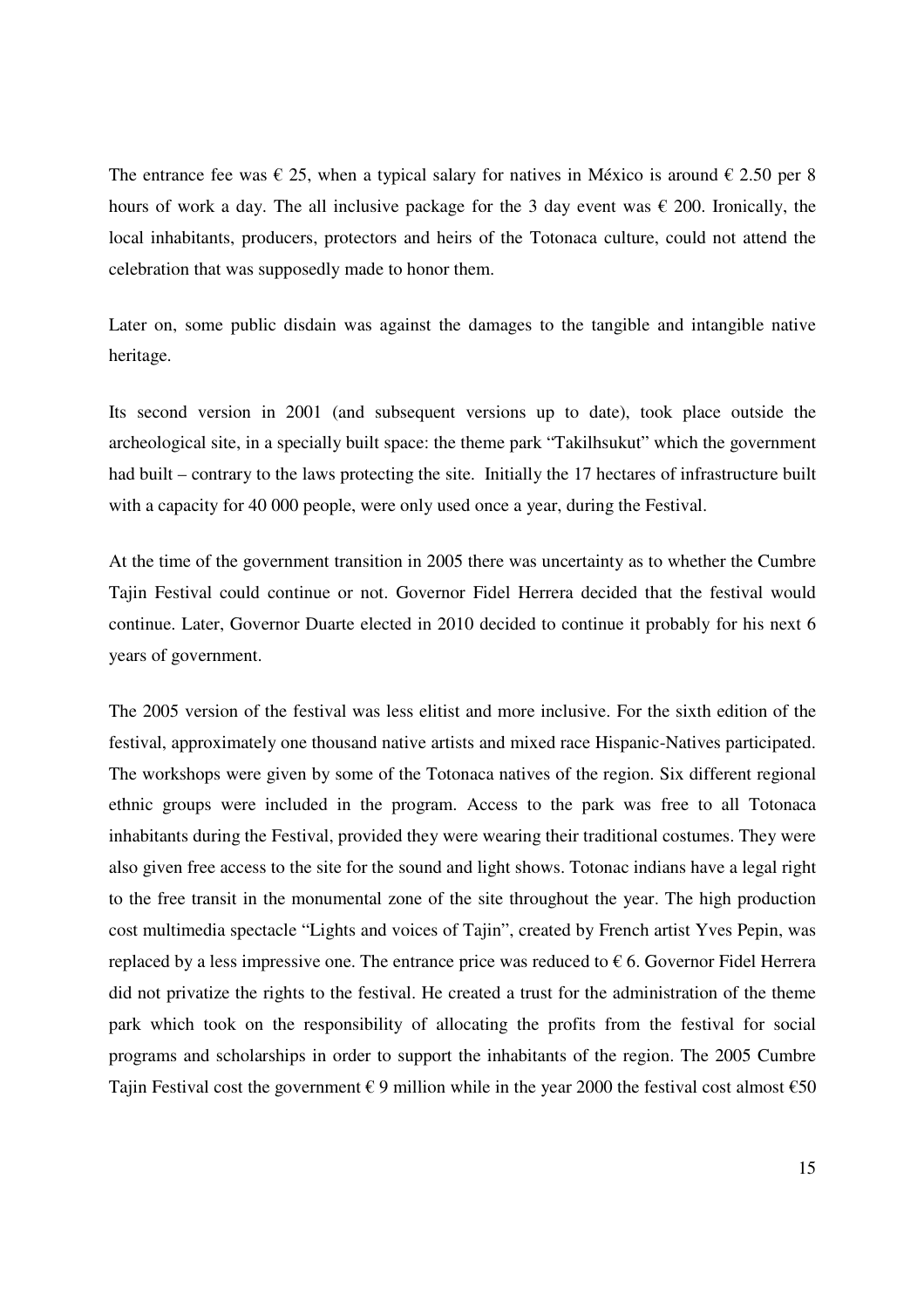millions. Salomón Bazbaz Lapidus, General Director, said the Festival is ranked number six of the 310 cultural events held in Mexico.

During the festival, ancestral Totonac culture is converted into consumer products. Traditions which can be seen in current Totonac life outside of the theme park are presented out of context. Festivals like Cumbre Tajin allow the spectator to experience culture without having the responsibility or involvement to the culture it is based on.

In general, the inhabitants of the areas bordering El Tajin have seen very few of the direct and indirect benefits of the Festival that the government has promised. The number of Totonacs included as artists or artisans is very few, most of them receiving a temporary employment during the Festival in non relevant activities such as cleaning, cooking, security, gardening, etc. In addition, they have to share their heritage but also adapt it to visitors' needs and world's perception. The physical space dedicated to their activities is reduced; for example, the workshop for the Totonac dances is smaller to those dedicated to other non indigenous dances and the spaces for performing some indigenous dances are under the sun in an uncomfortable area. The ritual dance of "Voladores" (the flying men), is performed during the Festival in several stages as a tourist show.

 The festival does not have a positive impact on the local population's quality of life. It is not sustainable. It's attempts to demonstrate intangible culture is incorrectly directed. It represents an economic success only for the government and private sector. Indirect benefits for the locals are very few and far between and not generally and equitably distributed.

The Federal and State governments recognize sustainable development as a part of their policy. Sustainable development places man in the center of its concern in order to offer him the best conditions for his economic and social development. One of these social aspects includes the fundamental need for the safeguard of the cultural diversity of humanity.

Equal distribution of benefits is not produced either. This inequality is usually noticed within the minority groups, whom have lived in conquered and colonized countries.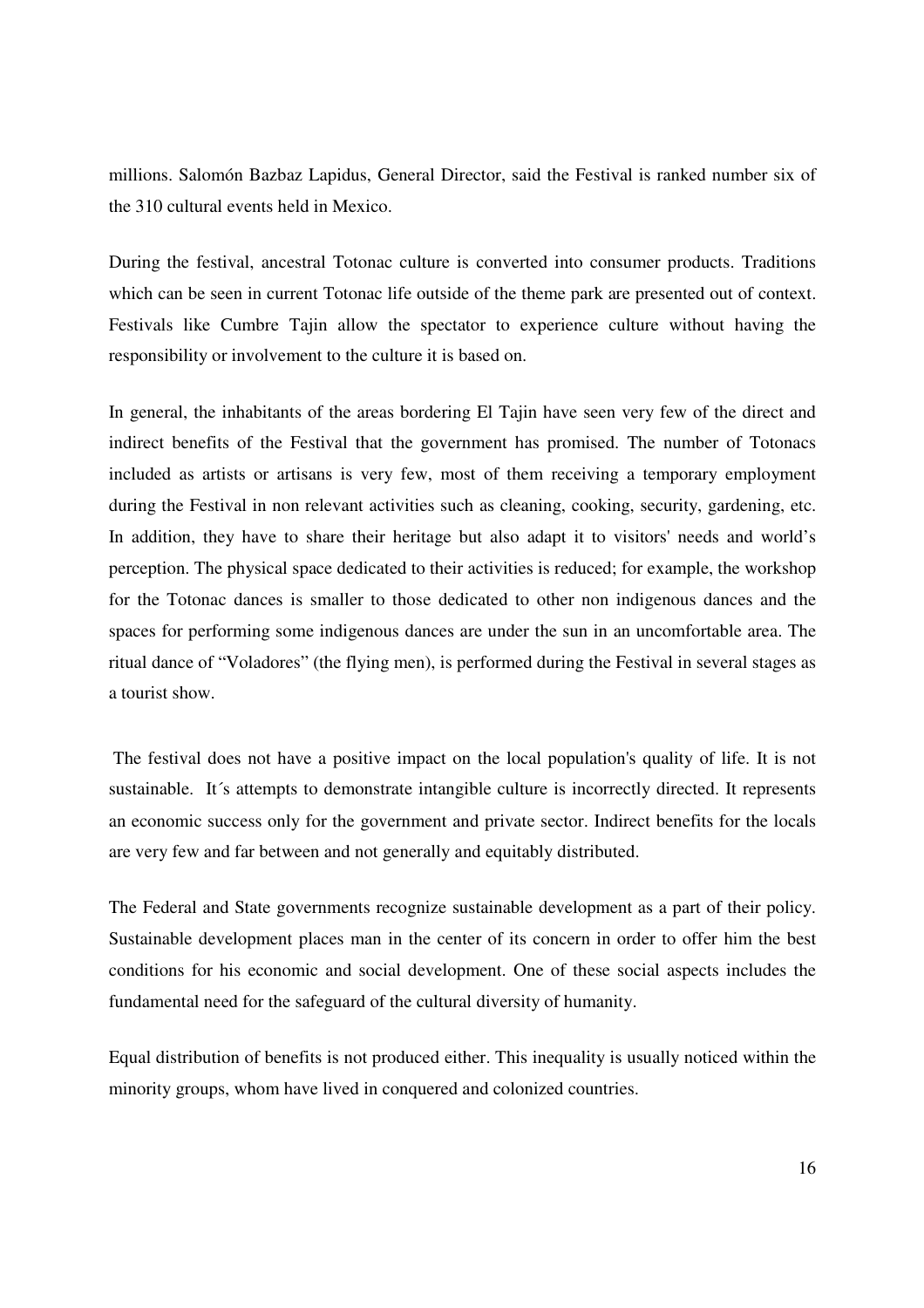The political discourse used to convince the population of one such investment was the promotion of Totonac culture. Nonetheless, the program of the event included few of the Totonac's many cultural expressions. In addition, gradually other people's cultural influences have infiltrated and have exceeded in number against the Totonac's indigenous expression. Even now, ten years later, at the theme park the number of Totonac natives cleaning the bathrooms and collecting trash is higher than those participating as exhibitors of cultural expressions.

After following up on this festival since its creation in 2000 up until the year 2011 through newspapers reports and participant observation for the past three years, we have come to understand that the controversy surrounding this festival is based on the incapacity to create economic, social and cultural sustainability. There are a lot of young people visiting the park. One has to wonder if their main reason for visiting is the Totonac culture or the night-time popartistic program that is offered during the festival.

## *"Danza de los Voladores" (Dance of the Flying Men) an intangible World Heritage Aspect*

In every tourist area, there are elements that cause attraction but with no prior precedence for tourist attractions. "The fact that these elements become individually or collectively tourist attractions, produces added value to the tourist site, another function or vocation that is imposed upon the original function or vocation – causing sometimes transformation or alterations-" (Cazelais et al, 1993, p.21,23), as is the case of ritual dance of "Los Voladores".

Dances conducted in the celebration of the indigenous communities are a ritual of native origin and not a recreational event. It is at the time of its commercialization that these dances lose their essential value and take on an important economic value motivated by tourist demand; as is the case of the ritual dance of "Los Voladores", Intangible World Heritage for UNESCO since 2009. The dance, as an act associated with religious and festive ceremonies and has been converted into a source of employment (Nahmad, 2005) exposing this performance to a process of transition into a commercial tourist show. Tourism produces an ambivalent influence for its conservation. At the entrance of the archaeological zone there is a group of five dancers ready to perform the dance, every day of the year, without claiming any salary or other social benefit except for the good will of the tourists in the way of tips. They do this for a living. When this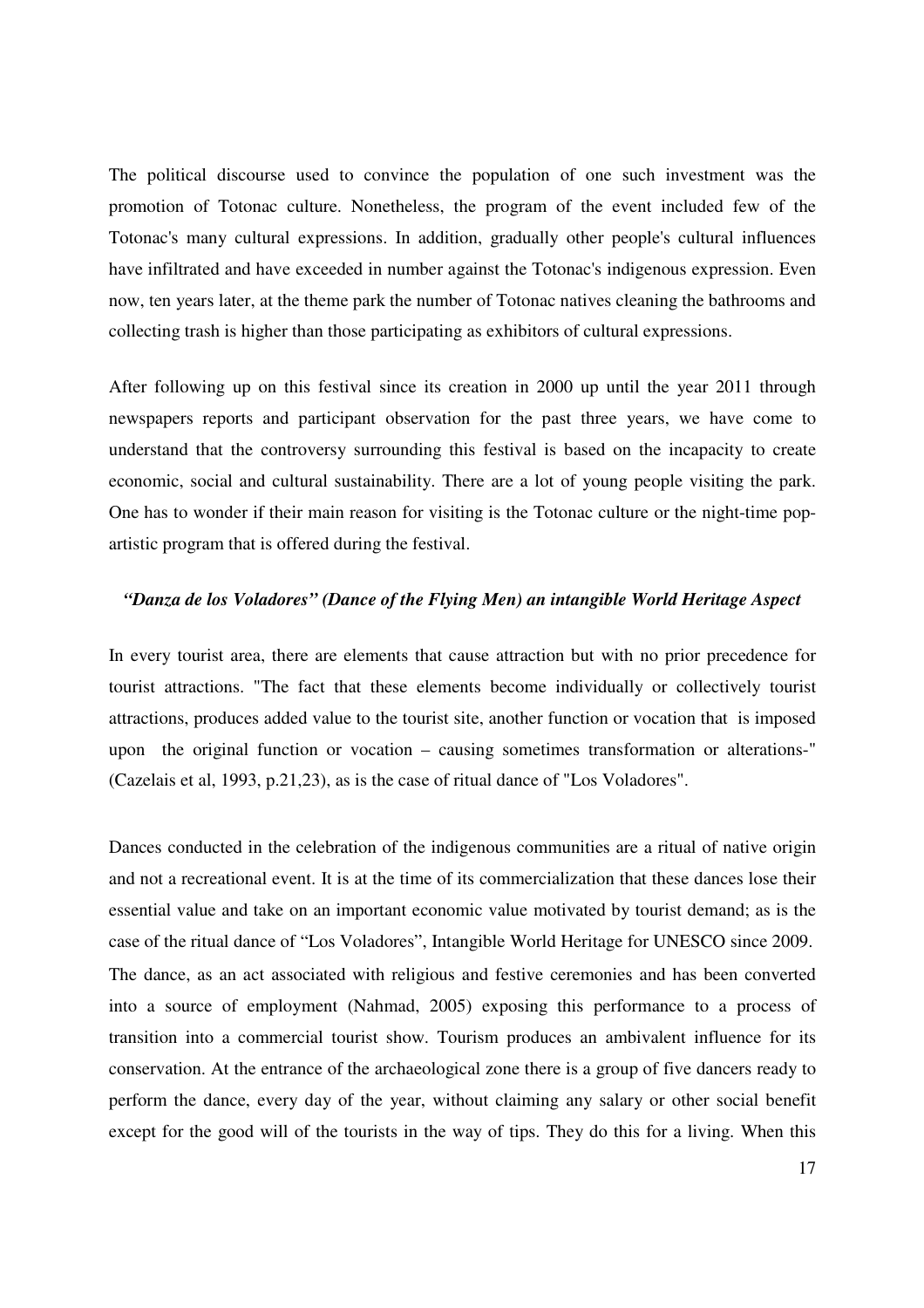dance is performed at the entrance of the archaeological zone, before every performance, the dancers walk into the public to asking for a small tip before they risk their lives in doing the dance. However, after their addition to the World Heritage list, the Governor did offer them access to the State's medical services and other social benefits that they had never received up to date. When there are not enough national or foreign tourists in the area, these group of dancers (whom belong to a labor union), try to get hired out of the region mainly in tourist destinations like Cancun, Acapulco, or Mexico City. The dance then transforms itself from having a ritual cultural value to an economic value for the performers when shown out of context.

One of the problems of this ritual dance is the double perception that the dancers and the spectators have. The commercialization of this dance puts the integrity of the ritual and its deep spiritual meaning in danger. In respect to this point, we found the following declaration made by UNESCO: "The exotic beauty and the spectacular side of the flight being a risk to the lives of the performers during the ritual ceremony have in fact contributed to its permanence. Nevertheless, the dance is only one element of the ritual as a whole, the true risk taken is that people who do not know of this indigenous tradition only see the dance like a recreational event. This causes a demeaning value and the deformation of its authentic and essential meaning" (UNESCO, 2008).

# *Tourism Supply of Services*

 At the moment, most of tourist services within the protected area and at the archaeological site are provided by Totonac natives. The exception is the "Hotel Campestre" whose owners are not of native decent and the services offered once a year at the theme park by the Government of the State of Veracruz. Out of the archaeological zone of monuments, the services provided are given by the thirty four members (including some women) of the Regional Organization of Crafts and Gastronomy. Nineteen (19) sell meals and fifteen (15) sell souvenirs and crafts. Guided visits into the archeological zone are offered in English and Totonaca languages by certified guides.